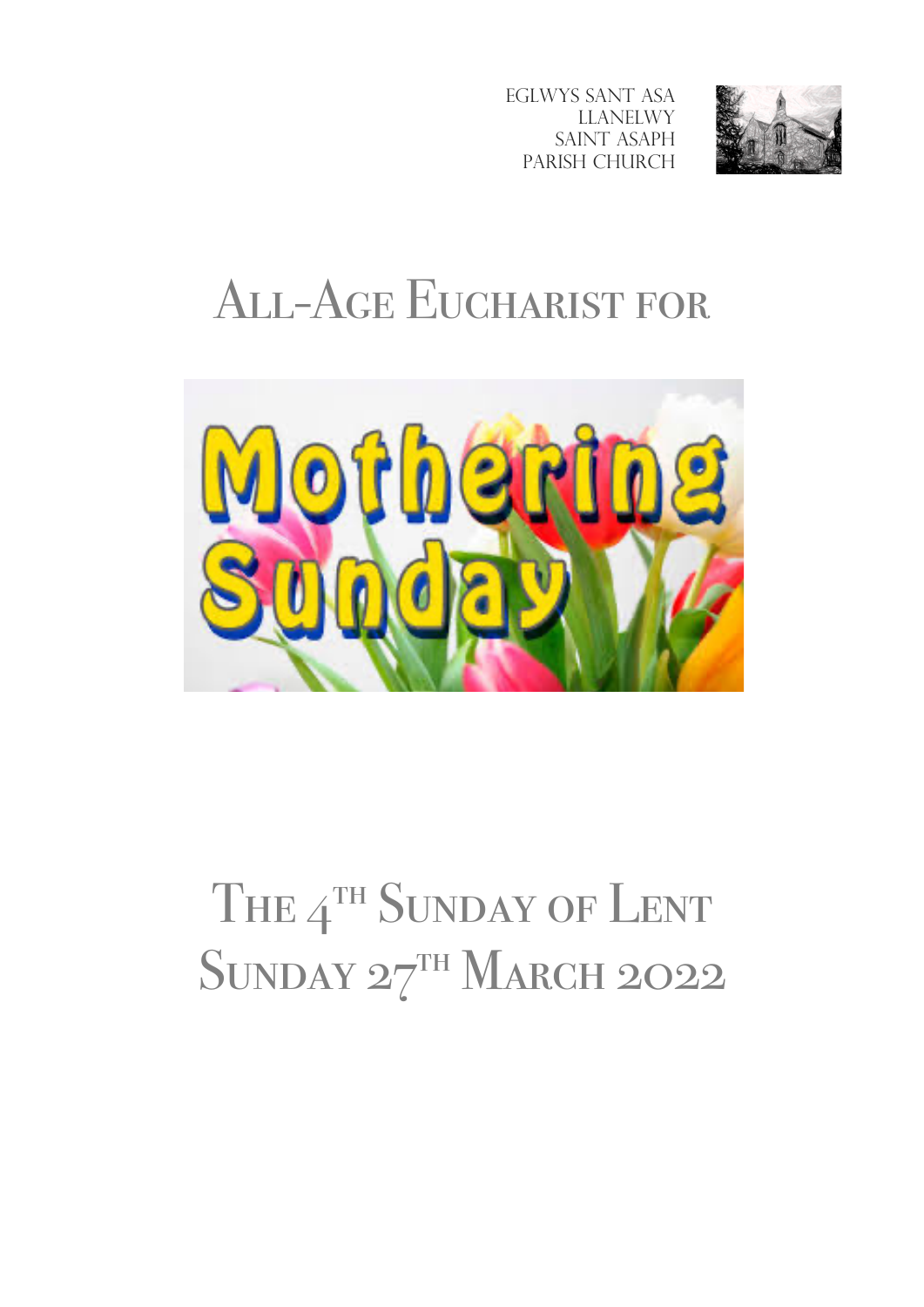*The Fourth Sunday of Lent indicates for many a relaxation of the rigours of Lent, as we draw closer to the Paschal Mysteries of Christ's suffering, death and resurrection. It has long been known as Laetare Sunday, which refers to the traditional opening Antiphon which was sung at the Eucharist 'Laetare Jerusalem' ('O be joyful, Jerusalem') (Isaiah 66:10)*

*This day is also known as Mothering Sunday when, from the sixteenth century, people returned to their 'mother church' which was the cathedral or main church of the area. In later times 'Mothering Sunday' became a day when domestic servants*  including children and young people 'in service' were given a day off to visit their *mother church, usually with their own mothers and other family members.* 

*The secular Mother's Day can be exclusive, even painful for those who are childless or motherless in our community. But Mothering Sunday celebrates the beauty, gift and bond of relationships that the Church represents. In today's Gospel reading Jesus gives his mother Mary and his beloved disciple John to one another in a new family – a relationship of love. So, for us as Christians, Mothering Sunday is for everyone as we all have a part to play in nurturing and loving one another.*

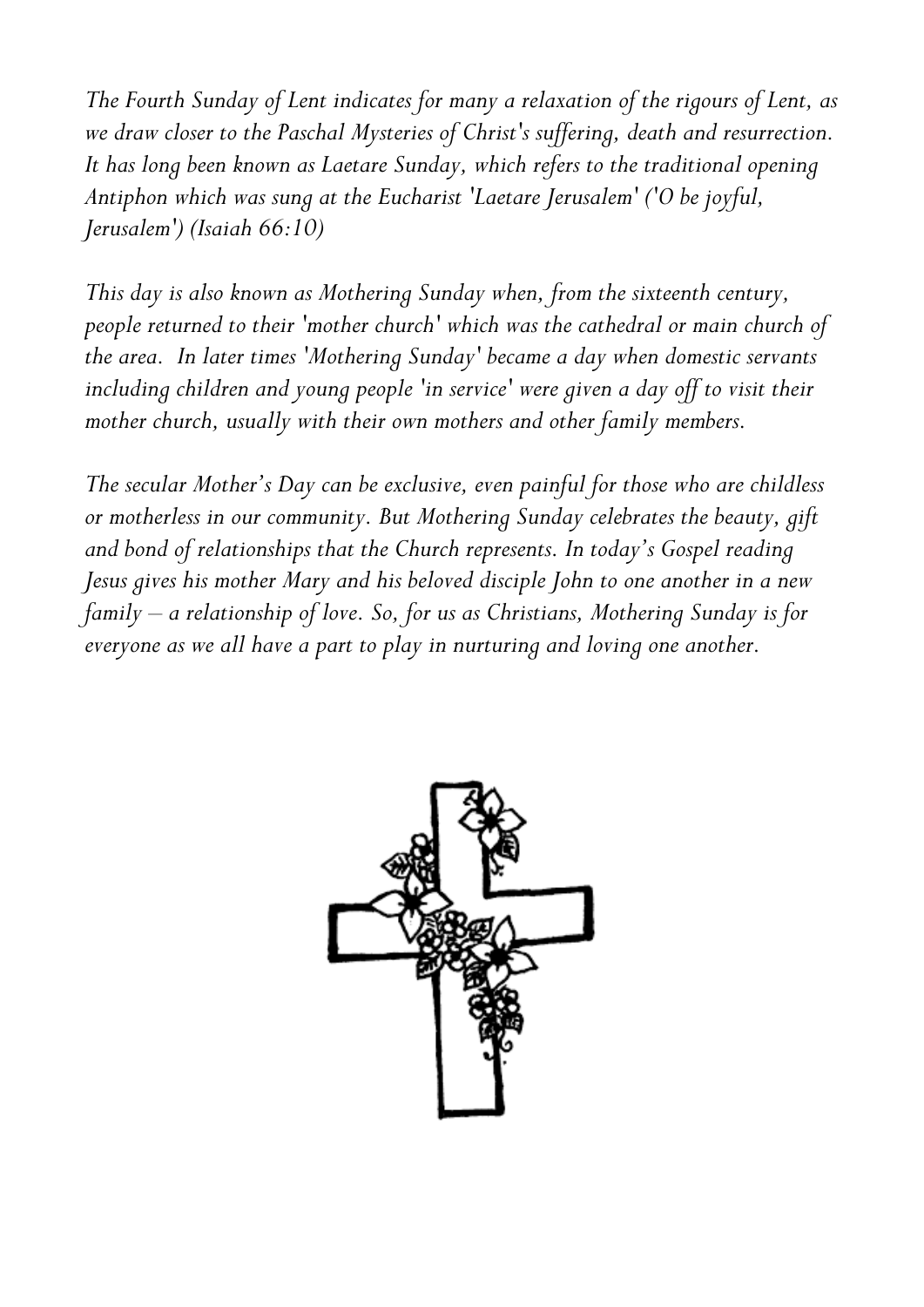### **Hymn**

Our Father God in heaven on whom our world depends, to you let praise be given for families and friends; for parents, sisters, brothers, a home where love belongs, but on this day for mothers we bring our thankful songs.

What wealth of God's bestowing for all the world to share; what strength of heart outgoing to children everywhere! Our deepest joys and sorrows a mother's path must trace, and earth's unknown tomorrows are held in her embrace.

How well we know the story that tells of Jesus' birth, the Lord of heaven's glory become a child of earth; a helpless infant sleeping, yet King of realms above, to find in Mary's keeping the warmth of human love.

Our Father God in heaven, to you we lift our prayer, that every child be given such tenderness and care, where life is all for others, where love your love displays: for God's good gift of mothers let earth unite in praise.

> *Timothy Dudley-Smith b.1926 Tune: Ellacombe*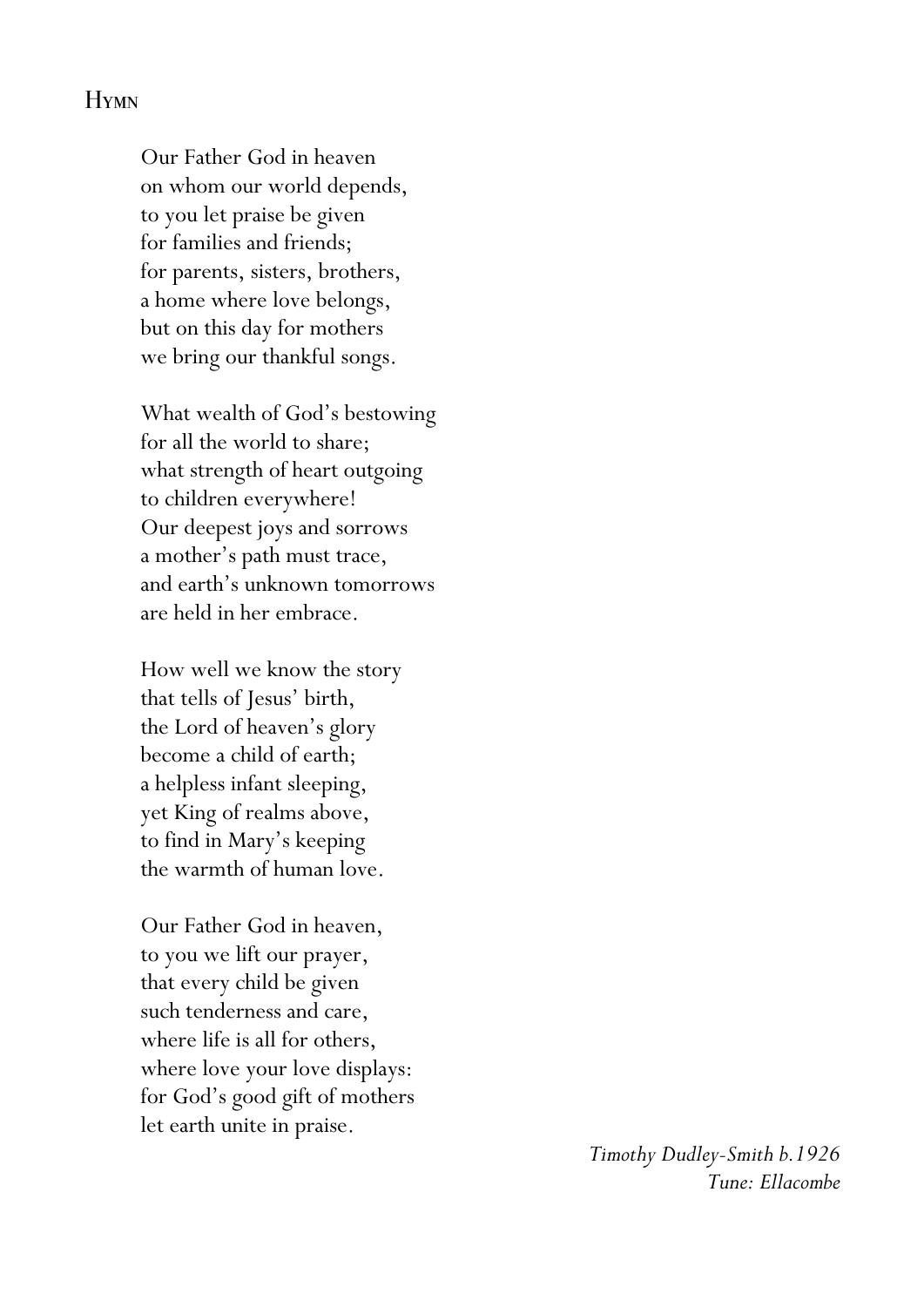In the name of the Father, and of the Son, and of the Holy Spirit. **Amen.**

Grace and peace be with you **and keep you in the love of Christ.**

#### *The Priest offers words of welcome, introduces the Eucharist*

We remember all the things we have done wrong – things that upset others, things which disappoint God. But like the father in the story of the Prodigal Son, we know that the Lord loves us and forgives us no matter what.

#### *A short silence is kept*

Like a mother you gather your people to you; you are gentle with us as a mother with her children. Lord, have mercy. **Lord, have mercy.**

In your mercy heal us; in your love and tenderness remake us. Christ, have mercy. **Christ, have mercy.** 

Your warmth gives life to the dead, your touch makes sinners righteous. Lord, have mercy. **Lord, have mercy.**

Almighty God have mercy on you, forgive you and set you free from sin, and keep you in eternal life. **Amen.**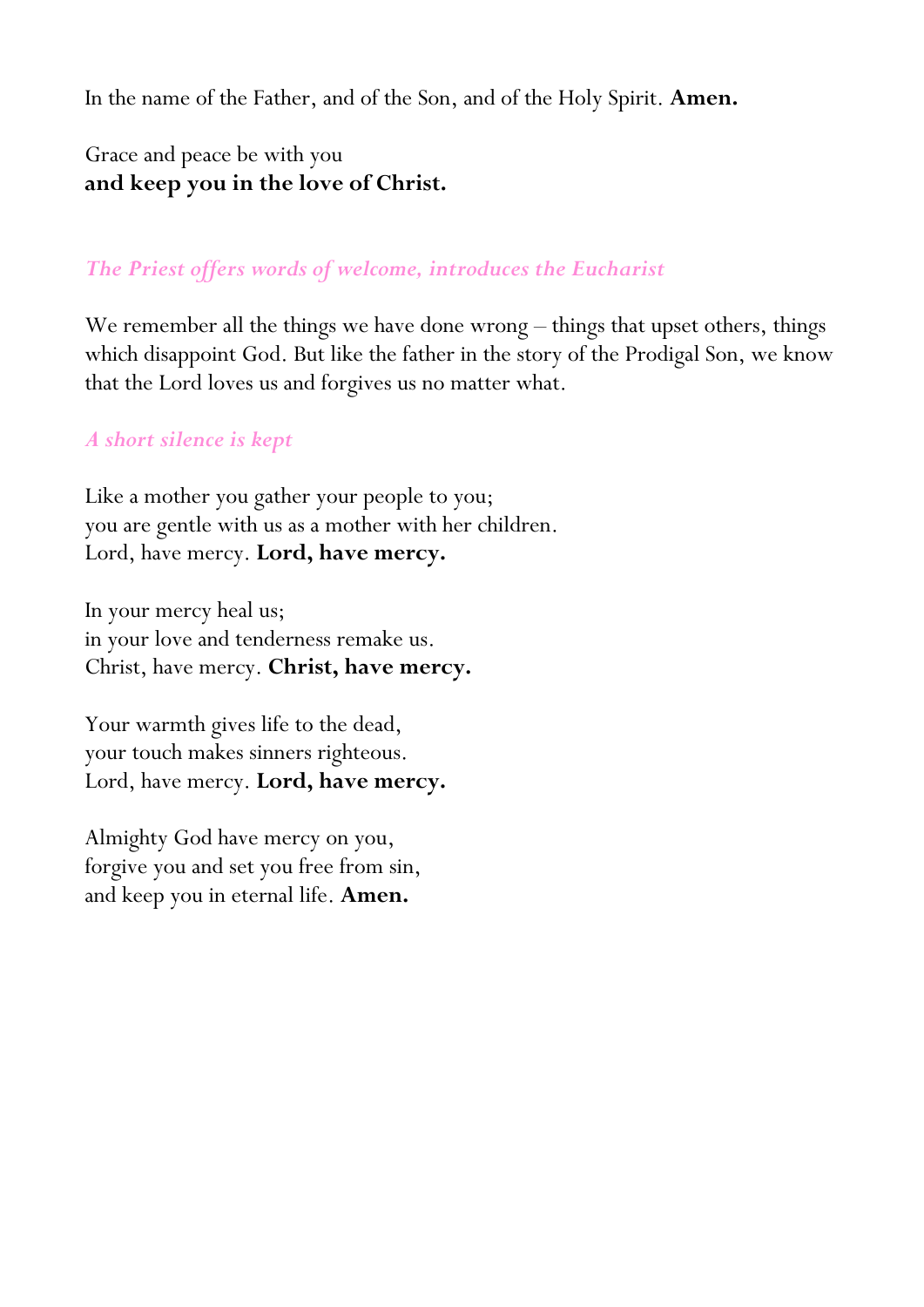# THE COLLECT OF THE DAY

Let us pray:

God of compassion, whose Son Jesus Christ, the child of Mary, shared the life of a home in Nazareth, and on the cross drew the whole human family to himself: strengthen us in our daily living that in joy and in sorrow we may know the power of your presence to bind together and to heal; through Jesus Christ your Son our Lord, who is alive and reigns with you, in the unity of the Holy Spirit, one God, now and for ever. **Amen.**

The Gospel

Listen to the Gospel of Christ according to Saint John **Glory to you, O Lord.**

Standing near the cross of Jesus were his mother, and his mother's sister, Mary the wife of Clopas, and Mary Magdalene. When Jesus saw his mother and the disciple whom he loved standing beside her, he said to his mother, 'Woman, here is your son.' Then he said to the disciple, 'Here is your mother.' And from that hour the disciple took her into his own home.

This is the Gospel of the Lord: **Praise to you, O Christ.**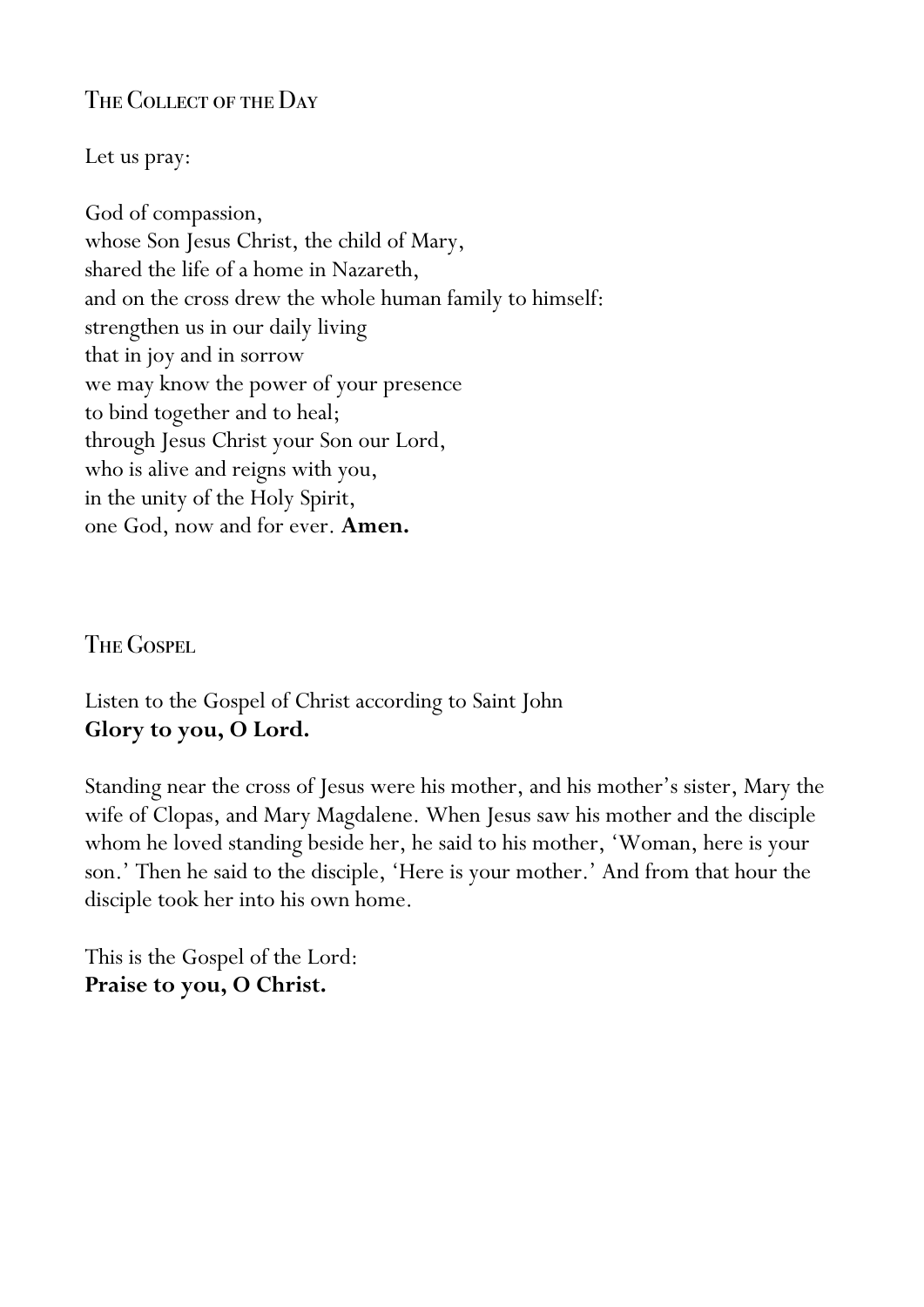**Hymn** 

My Jesus, my Saviour, Lord, there is none like you; all of my days I want to praise the wonders of your mighty love. My comfort, my shelter, tower of refuge and strength, let every breath, all that I am, never cease to worship you.

Shout to the Lord all the earth let us sing power and majesty, praise to the King: mountains bow down and the seas will roar at the sound of your name. I sing for joy at the work of your hands, for ever I'll love you, for ever I'll stand; nothing compares to the promise I have in you.

*Words and Music: Darlene Zschech*

# The Talk *Please SIT*

The Intercession

Lord, in your mercy: **Hear our prayer.** 

#### *At the end*

Merciful Father, **accept these prayers for the sake of your Son, our Saviour Jesus Christ. Amen.**

The Peace

Blessed are those who make peace; they shall be called God's children.

The peace of the Lord be with you always. **And also with you.**

Let us offer one another a sign of the Lord's peace.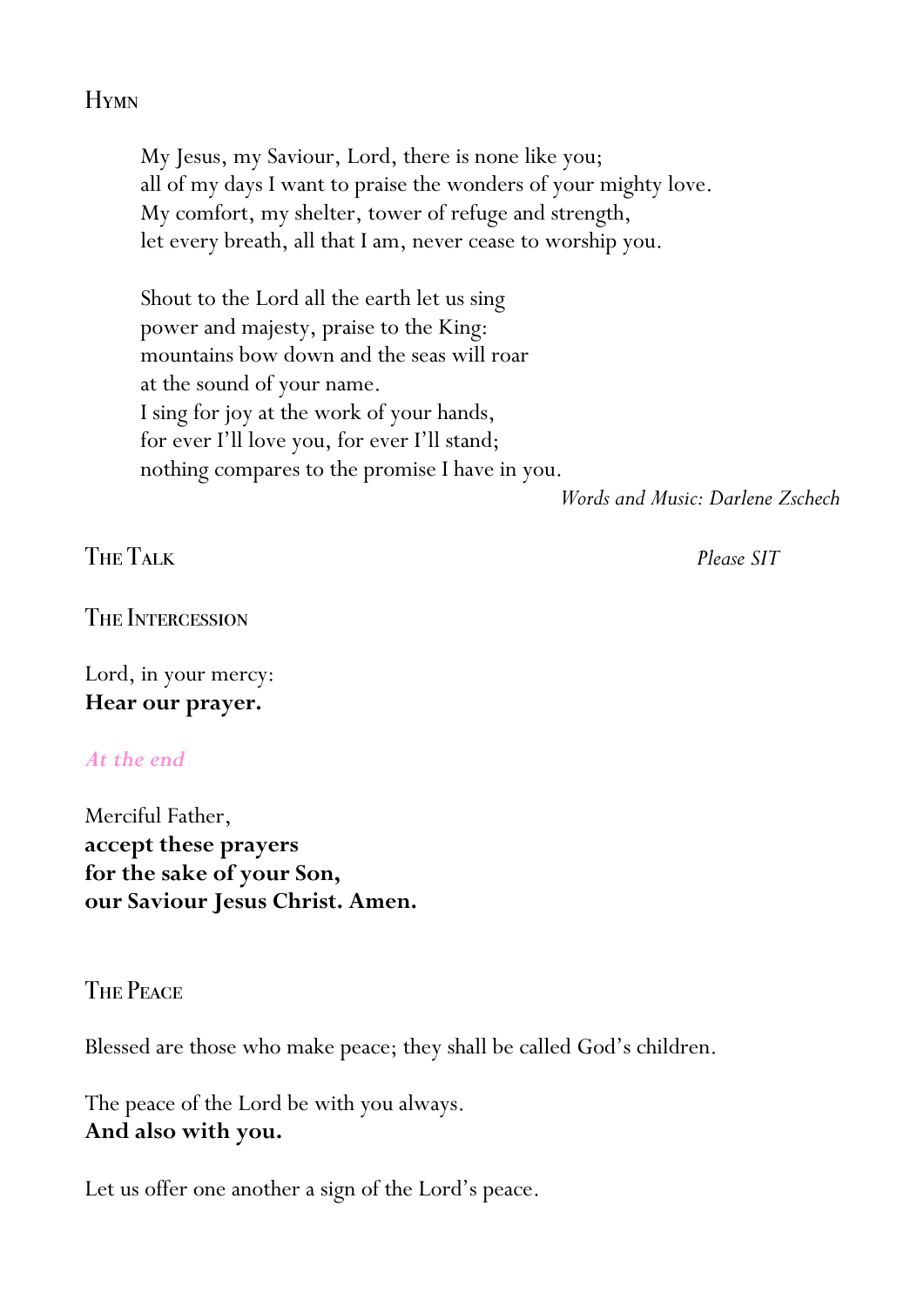# **H**YMN

Fathers and mothers, sisters and brothers, all those who love us, for whom we care: help and befriend them, keep and defend them, Jesus our Saviour, this is our prayer.

And for those others, fathers and mothers, children who hunger, they must be fed: we would be caring, readily sharing, one with another our daily bread.

Sisters and brothers, fathers and mothers, we who together offer our praise: hear our thanksgiving, God ever living, may we walk with you all of our days.

> *Timothy Dudley-Smith b.1926 Tune: Bunessan*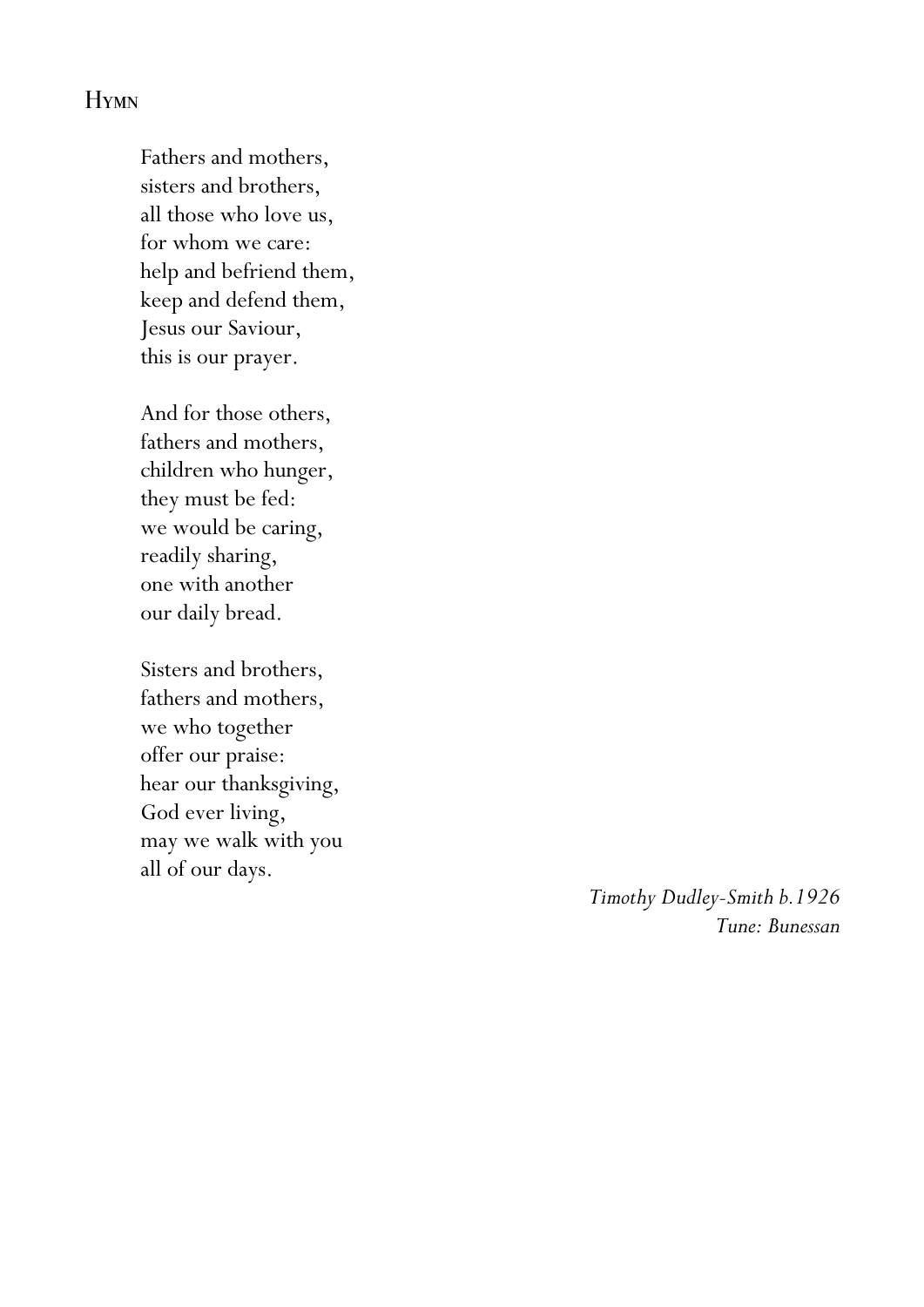# We Give Thanks over Bread and Wine and share Communion

# With this bread that we bring **we shall remember Jesus.**

With this wine that we bring **we shall remember Jesus.**

Bread for his body, wine for his blood, gifts from God to his table we bring. **We shall remember Jesus.**

Eucharistic Prayer

The Lord is here **His Spirit is with us.**

Lift up your hearts. **We lift them to the Lord.**

Let us give thanks to the Lord our God. **It is right to give him thanks and praise.**

Lord of all life, you created the universe, where all living things reflect your glory. You give us this great and beautiful earth, to discover and to cherish.

When Jesus was a child you trusted him to the care of a human family. In Mary and Joseph you gave us an example of love and devotion to him, and also a pattern of family life.

So here on earth, with the angels and archangels and with everyone in heaven we praise your name and say: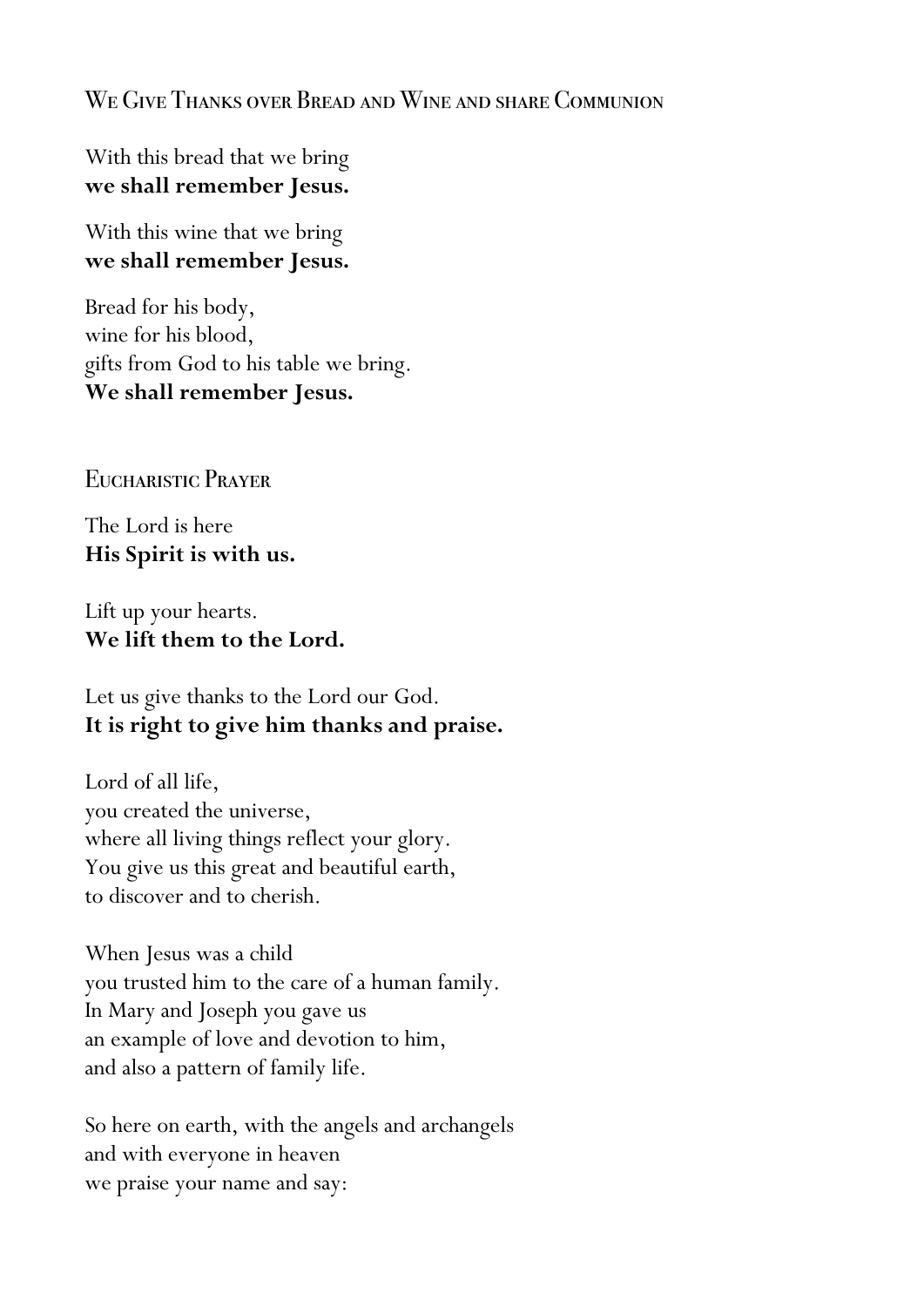**Holy, holy, holy Lord, God of power and might, heaven and earth are full of your glory. Hosanna in the highest.**

# **Blessed is he who comes in the name of the Lord. Hosanna in the highest.**

We thank you, loving Father, because, when we turned away, you sent Jesus, your Son. He gave his life for us on the cross and shows us the way to live.

Send your Holy Spirit that these gifts of bread and wine may be for us Christ's body and his blood.

On the night before he died, when darkness had fallen, Jesus took bread. He gave thanks, broke it, and shared it with his disciples, saying:

'This is my body, given for you. Do this to remember me.'

After they had eaten, he took the cup of wine, gave thanks, and shared it with his disciples, saying:

'This is my blood, poured out for you and for many, for the forgiveness of sins.'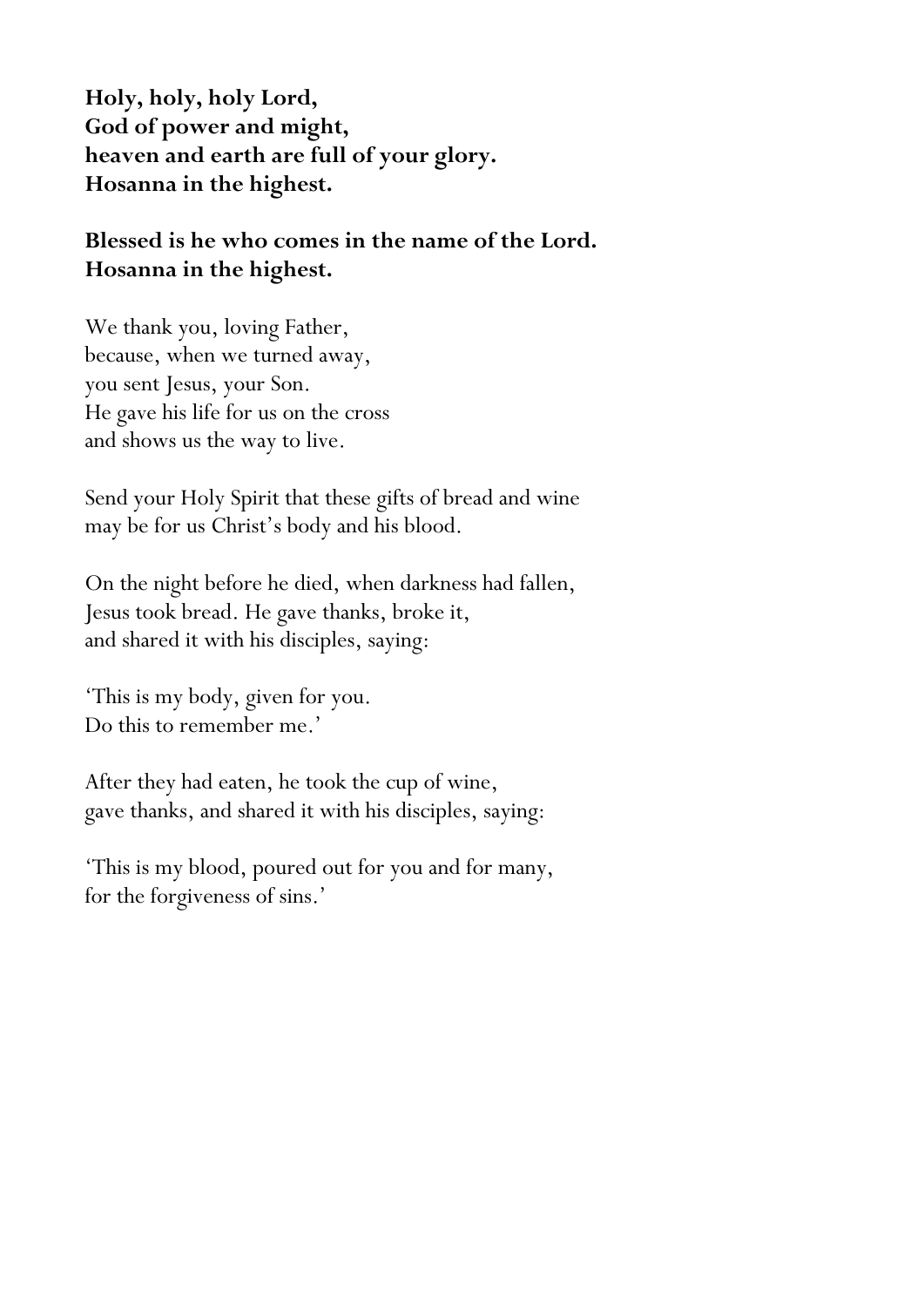So Father, with this bread and this cup we celebrate his love, his death, his risen life. As you feed us with these gifts, send your Holy Spirit, and change us more and more to be like Jesus our Saviour.

Help us, Father, to love one another, as we look forward to that day when suffering is ended, and all creation is gathered in your loving arms.

And now with all your saints we give you glory, through Jesus Christ, in the strength of the Spirit, today and for ever. **Amen.**

#### *Silence is kept*

### The Lord's Prayer

Jesus taught us to call God our Father, so in faith and trust we pray:

**Our Father in heaven, hallowed be your name, your kingdom come, your will be done, on earth as in heaven. Give us today our daily bread. Forgive us our sins as we forgive those who sin against us. Save us from the time of trial and deliver us from evil.**

**For the kingdom, the power and the glory are yours, now and for ever. Amen.**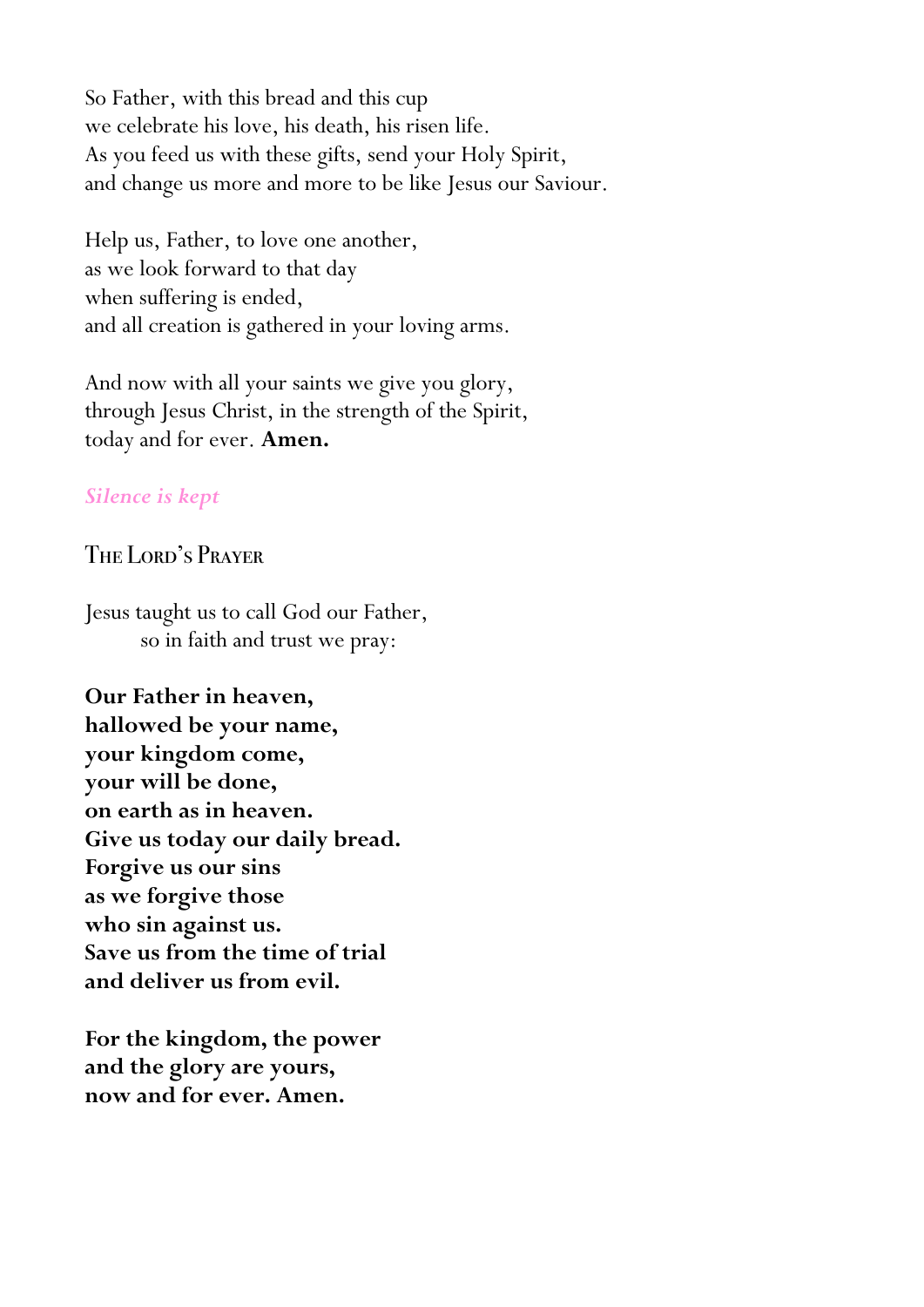#### *The priest breaks the bread*

Every time we eat this bread and drink of this cup **we proclaim the Lord's death until he comes.**

The Invitation to Holy Communion

Jesus is the Lamb of God who takes away the sins of the world. Happy are those who are called to his supper. **Lord, I am not worthy to receive you but only say the word and I shall be healed.**

*You are welcome to come to the Lord's Table. If you are a baptized member of a Christian Church who usually receives communion in your own church, you are welcome to receive holy communion here today. (Children at the discretion of parents). If you wish just to receive a blessing, please take this leaflet with you when you go up to the altar.*

*The sacrament is administered with these words*

The body of Christ. **Amen.**

*At the end of communion we sing*

Jesus, remember me when you come into your kingdom. Jesus, remember me when you come into your kingdom.

The Post Communion *Please STAND*

Give thanks to the Lord for he is gracious: **his love is everlasting.**

Loving God, as a mother feeds her children at the breast you feed us in this sacrament with the food and drink of eternal life: help us who have tasted your goodness to grow in grace within the household of faith; through Jesus Christ our Lord. **Amen.**

*Taize Community*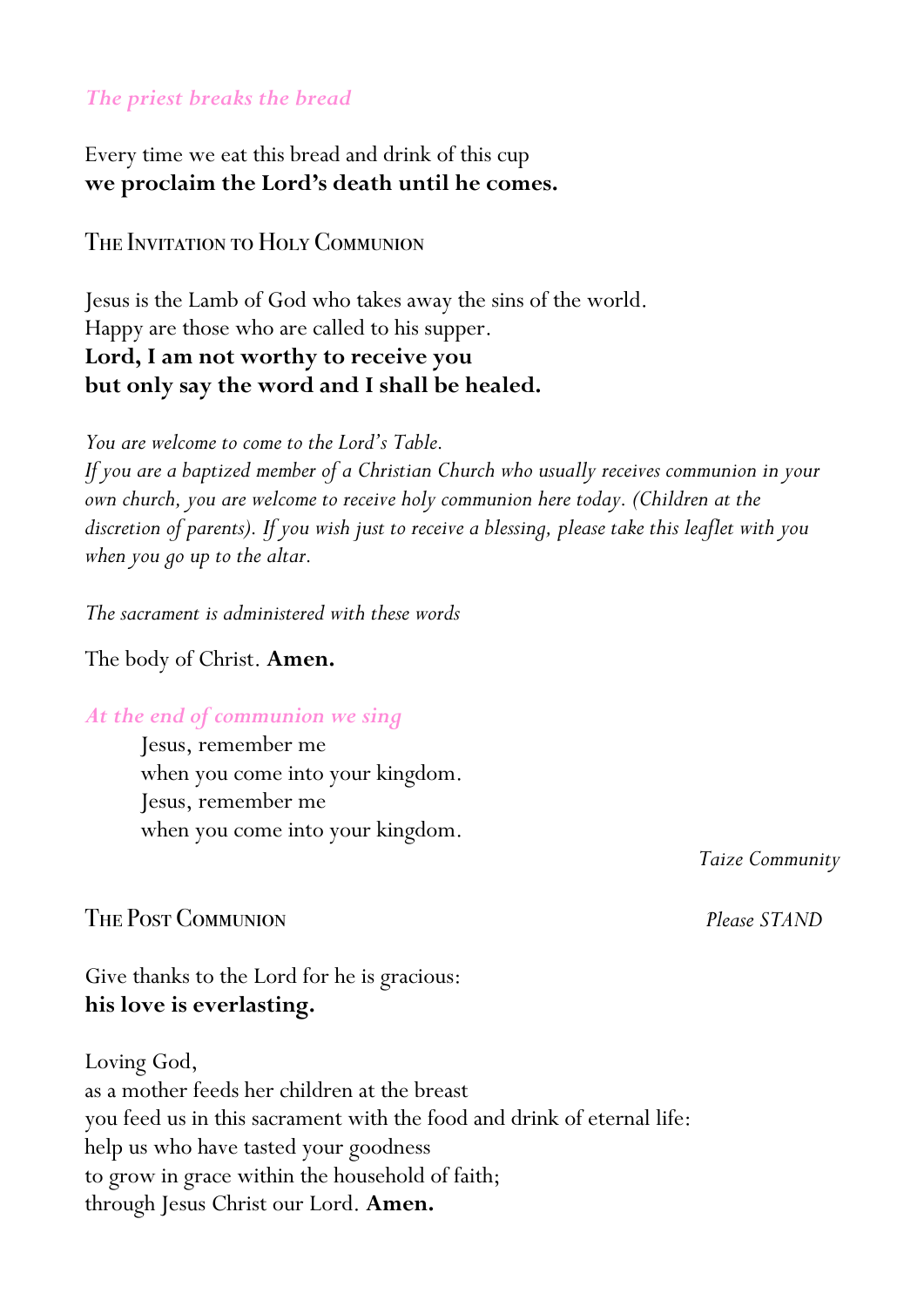The Distribution of Mothering Sunday Gifts

We go out into God's World

The Lord bless you and keep watch over you; the Lord's face shine on you and be gracious to you; the Lord look lovingly on you and give you peace. And the blessing of God almighty, the Father, the Son, and the Holy Spirit, be among you and remain with you always. **Amen.**

Go in peace to love and serve the Lord. **In the name of Christ. Amen.**

Final Hymn

Sing we of the blessed Mother who received the angel's word, and obedient to his summons bore in love the infant Lord; sing we of the joys of Mary at whose breast that child was fed, who is Son of God eternal and the everlasting Bread.

Sing we, too, of Mary's sorrows, of the sword that pierced her through, when beneath the cross of Jesus she his weight of suff'ring knew, looked upon her Son and Saviour reigning high on Calv'ry's tree, saw the price of our redemption paid to set the sinner free.